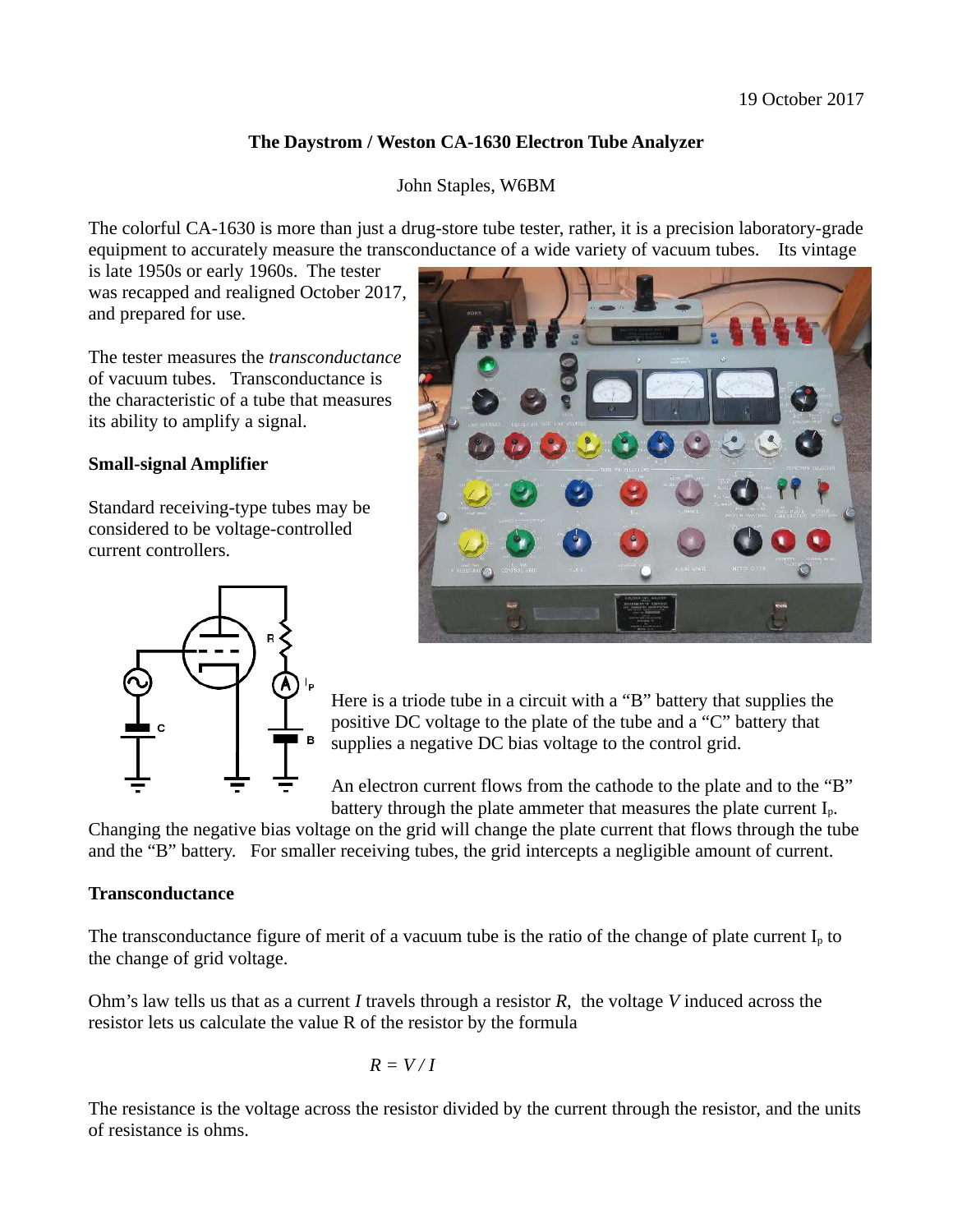In measuring the transconductance of vacuum tubes, we will turn this equation upside-down, as we would like to know what happens to the change of plate current for a given change in grid voltage, so we can define a new unit, *conductance*, with the symbol *G*, by inverting the above equation, and expressing the conductance by the change of plate current divided by the change of grid voltage:

*G* = change of  $I_p$ */ change of*  $V_q$ 

The conductance of the resistor is calculated by dividing the current through the resistor by the voltage across the resistor. The unit of conductance is M*ho*, which is ohm spelled backwards.

This unit is used in tube testing as the current *I* in the plate circuit is a function of the voltage *V* applied to the grid. A higher conductance implies a higher gain of the tube.

For most receiving tubes, the numerical value of transconductance is much less than one, so the usual unit is *microMho*, or units of one-millionth of a Mho.

# **Voltage Gain**

Usually an amplifier stage is configured to produce a voltage gain, which is the change of output voltage for a given change in input voltage to the grid, supplied by a voltage generator whose voltage is *V*in. This is an AC voltage that is added to the DC bias supplied by the "C" battery.

In the plate circuit of the amplifier, a resistor (or transformer, or other load) is inserted. The plate current flowing through the tube, measured by the ammeter A causes a voltage drop  $V_{\text{out}}$  across the resistor *R*, and by ohm's law,  $V_{out} = I_p R$ . The AC component of the signal in the plate circuit is measured by the AC voltmeter  $V_{\text{out}}$ , and the voltage gain of the circuit is  $V_{\text{out}}/V_{\text{in}} = G^{\times} R$ . In actual circuits, *R* combines the load resistor, the tube plate resistance and the load of the stage following this amplifier stage. The voltage gain is proportional to the transconductance of the amplifier tube *G*.

# **Measurement of Transconductance**

In this and other laboratory-type testers, DC power supplies are set to the tube operating conditions, with the bias adjusted to produce a required plate current. After the DC operating conditions, the grid bias from the "C" battery and the plate voltage from the "B" battery have been established, the DC current  $I<sub>p</sub>$  through the tube is measured to verify the tube matches the published DC characteristics of the tube.



To measure the transconductance of the tube operating at these DC conditions a small AC voltage *V*in is supplied to to the grid, and the AC component of plate current  $I_p$  induces an AC voltage across the resistor *R* in the plate circuit *V*out.

The transconductance G is then calculated as  $G = V_{out} / V_{in} * R$ .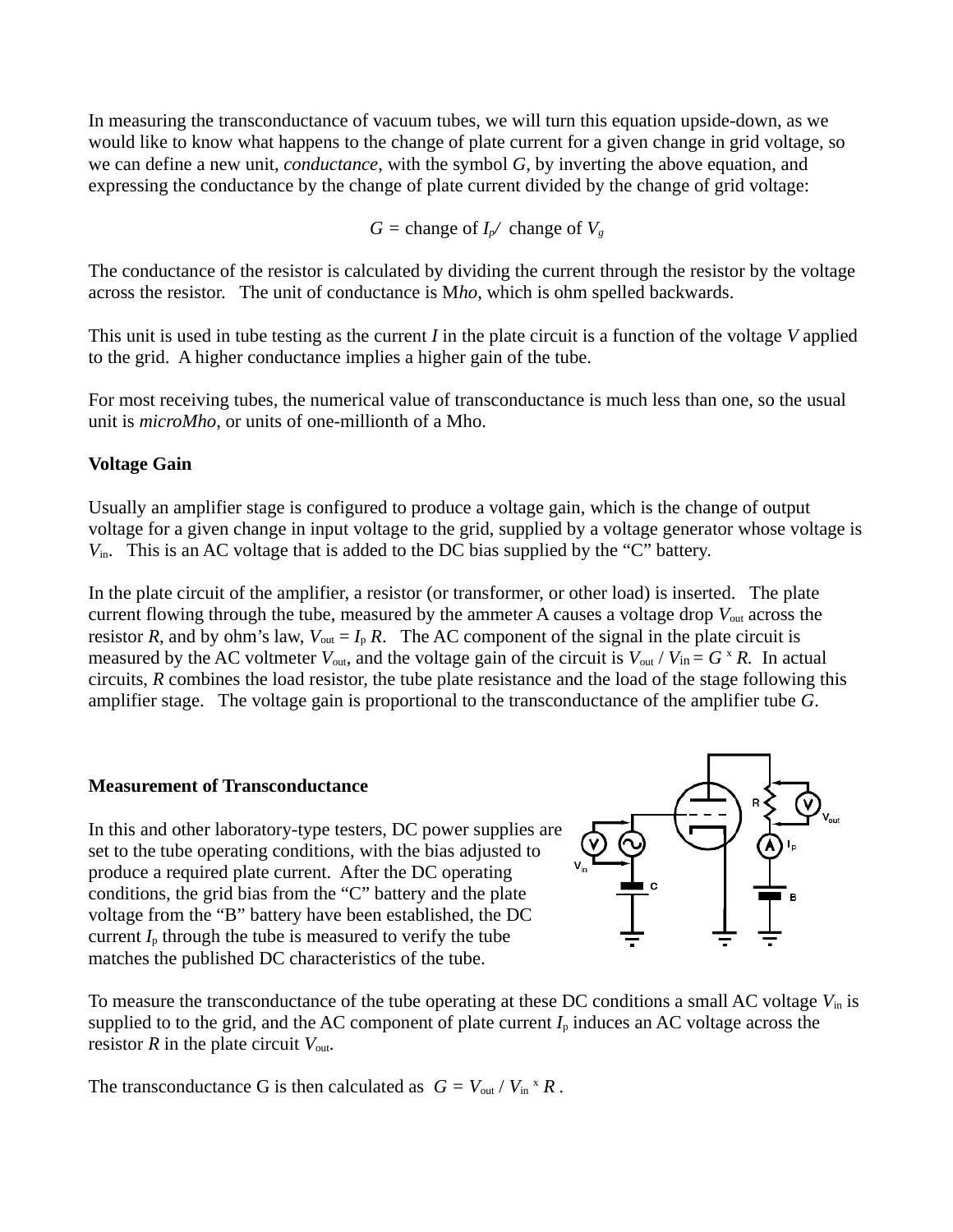### **The CA-1630 Tester**

This tester provides independent adjustable power supplies for the "B" and "C" batteries, as well as independent adjustable power supplies for the tube heater and the screen grid (grid 2 between the control grid and the plate). Any other grids in the tube are normally connected to the cathode.



In setting the analyzer, the power supplies are connected through switches on the front panel to the tube elements. These details can be found in any tube manual. This diagram shows the pin-out for a 6J5 triode, followed by the operating characteristics for the tube.



#### **Characteristics:**

|  | 250  | volts |
|--|------|-------|
|  | -3   | volts |
|  | 20   |       |
|  | 7700 | ohms  |
|  | 2600 | umhos |

Then, using the tube manual values, the filament voltage is set up and measured on the smaller AC voltmeter and all the DC voltages are set up and measured on the large DC voltmeter. The electrode currents are then measured on the DC milliammeter and compared to the tube manual values.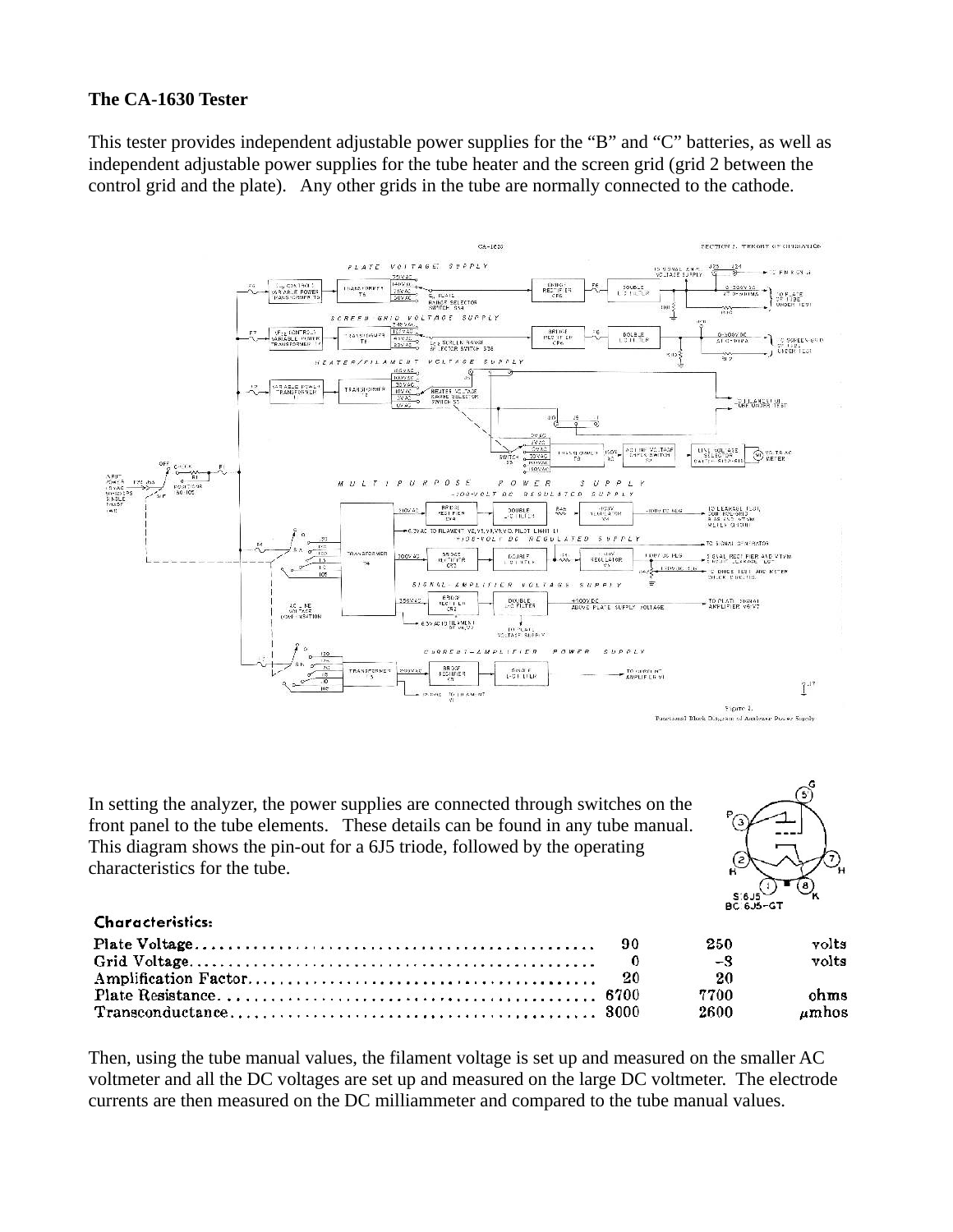

The tube electrode connections are made through the row of switches through the middle of the panel, for each of nine pins. The line voltage selector and header voltage are set with the two black switches in the upper left.

The group of switches in the lower left control the grid and plate power supplies, and the voltage and current scale factors for the two large meters. The other knobs are used in the course of the measurement of transconductance.



The power supply transformers (lots of them!) reside in the base, with the rectifiers and fuses. Three plug-in adaptors contain tube sockets for most common types.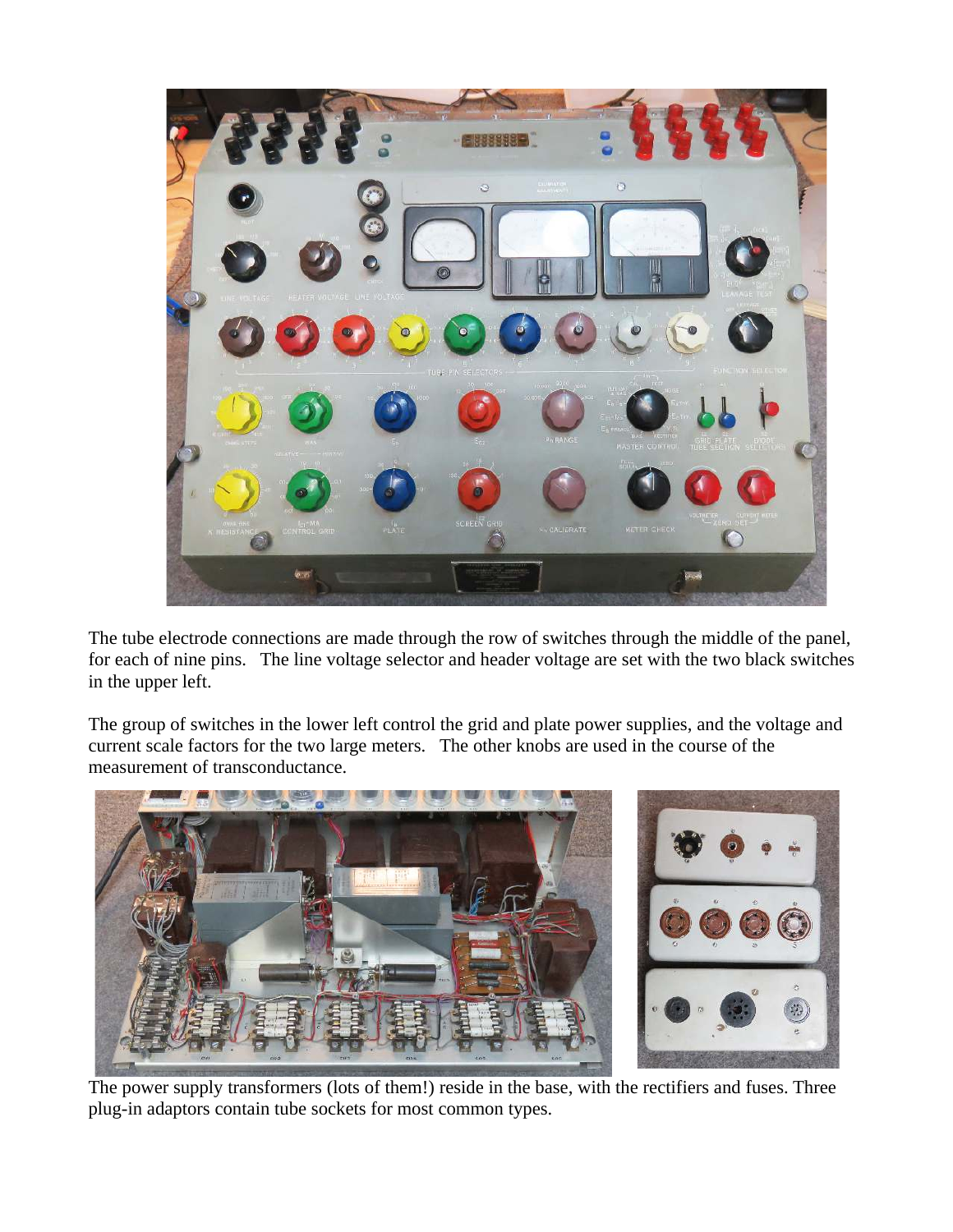

The back of the panel shows a number of switches, and variable-voltage transformers for the heater, plate and grid 2 power supplies.

# **Measuring the Transconductance**

The DC voltage and current conditions are established and the tube checked for possible shorts or outof-range grid or plate currents, and then transconductance is measured.

The transconductance measurement introduces a small AC signal to the grid. (A large grid signal will swing the tube far away from the DC operating point, so the measured value will not be characteristic of the specified value at the DC operating point.)

This tester injects a 0.1 volt signal to the grid at 10.5 kHz, and then measures the 10.5 kHz component in the plate circuit with a tuned voltmeter This avoids spurious signal that may be generated by 60 Hz hum in the power supplies or the heater circuit.

To keep the plate voltage from varying too much away from the DC value, the plate load resistor that the AC signal is generated across is just a few ohms, 2 ohms in the highest transconductance range, and up to 200 ohms in the lowest range, limiting the AC component of the plate voltage to a few volts. Thus, the tube is always operating very near its DC set-up values.